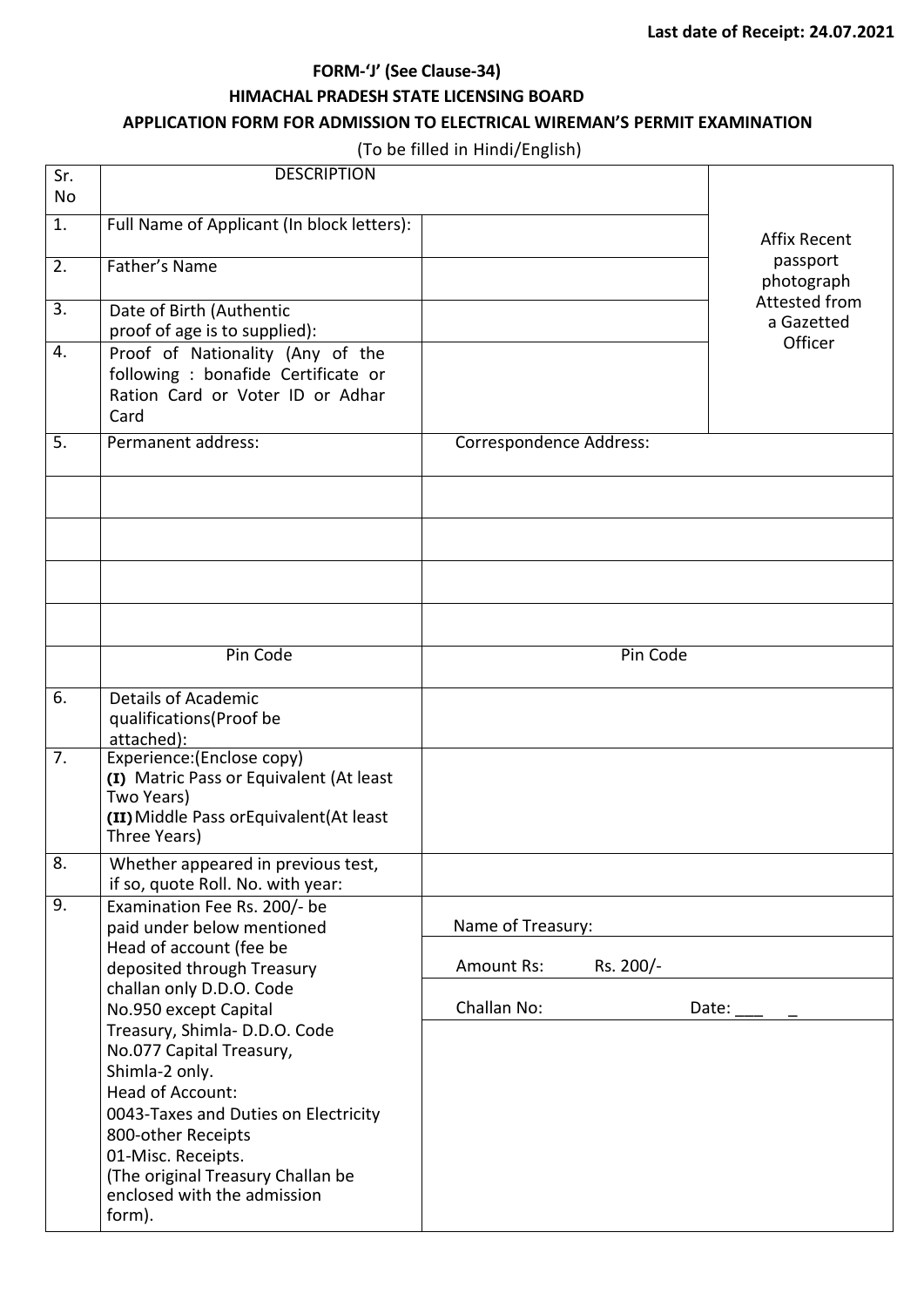| 10. | Personal Marks of identification:                                                                                                                     | (i)  |
|-----|-------------------------------------------------------------------------------------------------------------------------------------------------------|------|
|     |                                                                                                                                                       | (ii) |
|     |                                                                                                                                                       |      |
| 11. | Four without attested recent copies of<br>photographs of passport size be<br>enclosed.(Showing name and<br>parentage of candidate on the<br>reverse). |      |

I, hereby declare that the particulars stated above are true and correct to the best of my knowledge.

Signed by candidate in my presence states and some Signature of Candidate **signature of Gazetted officer with designation & seal** or Principal of a Name 2008 Mame 2014. recognized Institute with address, seal or name. The Phone No. 2006 2014. Dated: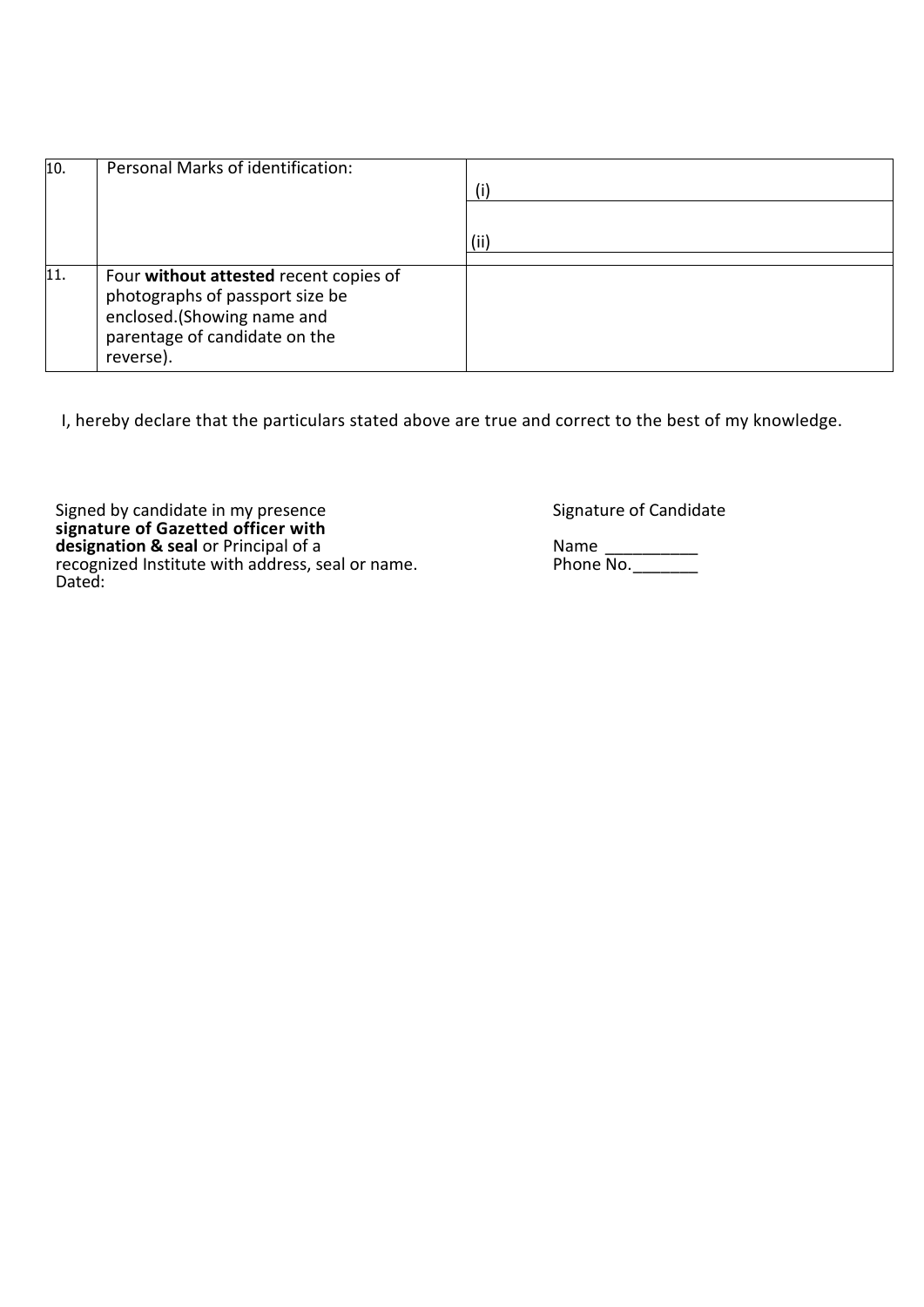The application form can be had (free of cost) from the Office of Chief Electrical Inspector, Block No.29, SDA Complex, Shimla-171009. **OR**

The applications forms can be downloaded from the website: www.hp.gov.in/elins.

#### **INSTRUCTIONS**

## **Read instructions carefully before submitting the Application form:**

#### **ELIGIBILITY:-**

- 1. The candidate must not be below 18 years on the date of the examination.
- 2. The candidate must have passed at least middle standard examination from recognized Board/Institution.
- 3. The candidate should have worked on wiring and electrical installations works for at least three years under "A" or "B" class contractor who is in electrical wiring business for at least five years, **OR** Two years who have passed the Matriculation examination from recognized Board/Institution. **OR**

 Who have other electrical training and practical experience which are recognized satisfactory by the Board.

- 4. The candidate have to produce the original documents in support of his eligibility before the Examination Committee at the examination centre before appearing in the examination failing which he/she shall not be allowed to appear in the Examination and his/her candidature shall automatically stand cancelled.
- 5. Examination shall be open to Bonafide Himachali or in the employment of Government/ Semi-Government/ Other Government Organizations or in the private sector firms/ companies in Himachal Pradesh or has passed  $10^{th}$  /  $8^{th}$  from Board/ Institution situated in Himachal Pradesh.

## **Fee**:

**6.** Examination Fee amounting to Rs. 200/- be paid through Treasury challan in the **Head of Account given below and the original receipted challan be sent with the application form:** 

#### **Head of Account:**

0043- Taxes and Duties on Electricity

- 800- Other Receipts
- 01- Misc. Receipts.

DDO Code: 950, and 077 for Capital Treasury, Shimla.

# **7.** *CHECK LIST: - The following documents are required to be sent with the application form:*

- i) Original Receipted Treasury Challan (in original) amounting to Rs.200/-<br>ii) Four passport size photographs as per Column No.11 of the application
- ii) Four passport size photographs as per Column No.11 of the application form.<br>iii) Self attested copy of academic qualification.
- Self attested copy of academic qualification.
- iv) Self attested copy of Experience Certificate as per the instruction at Sr. No. 3 above.
- v) Self attested copy of proof of Birth Certificate.
- vi) Self Attested copy of proof of Nationality; Any of the following:
- vii) Bonafide Certificate or Ration Card or Voter ID or Adhar Card
- viii) Two self addressed envelope of size 9"X4" duly stamped worth Rs. 10/-.
- 8. The Examination form complete in all respects be sent to **THE CHIEF ELECRICAL INSPECTOR-CUM-CHAIRMAN, H.P. State LICENSING BOARD, ELECTRICAL INSPECTORATE, BLOCK NO. 29, SDA COMPLEX, KASUMPTI SHIMLA (HP) - 171009**.
- 9. Last date for the receipt of application form is **24.07.2021 up to 5 PM**.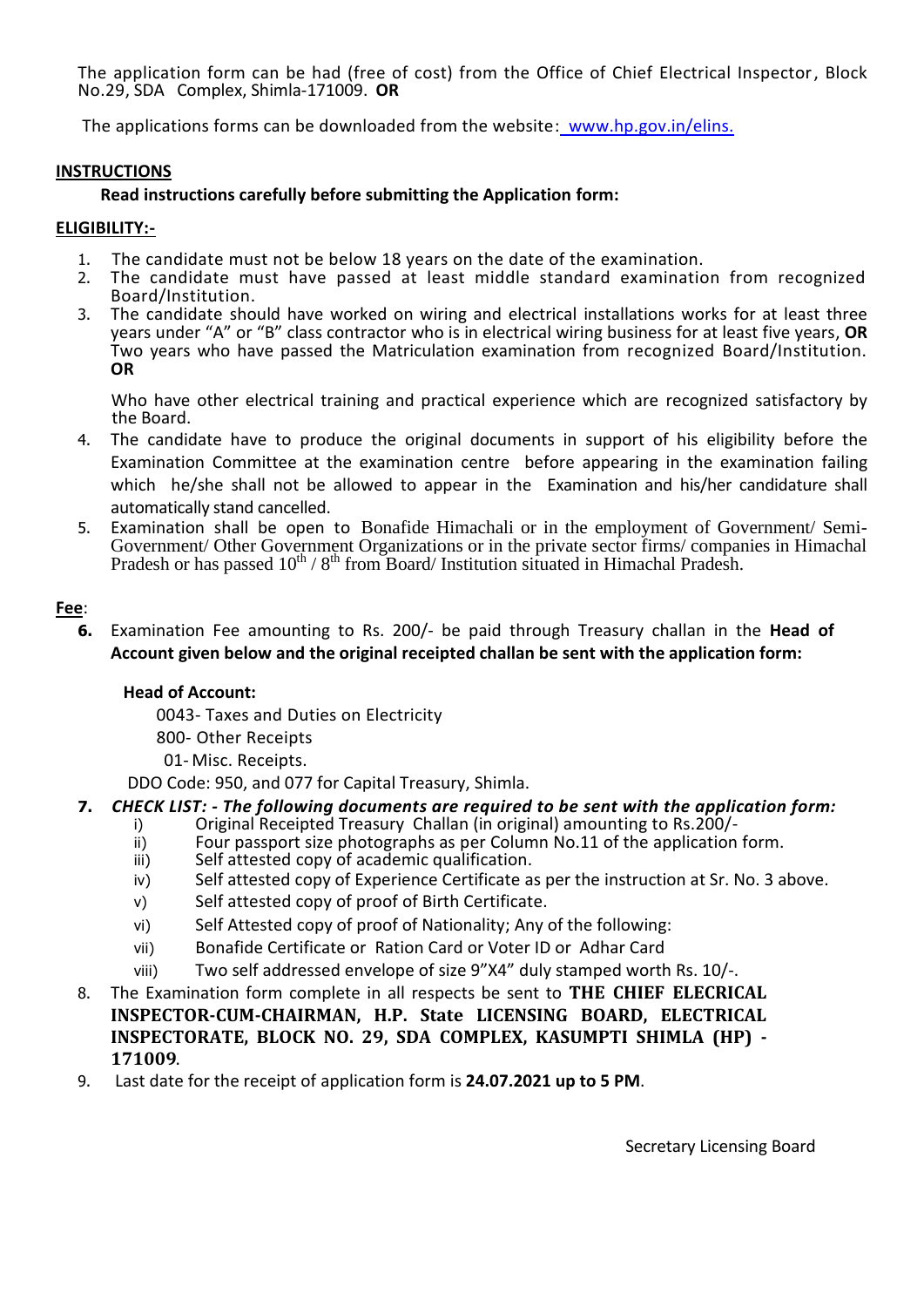# **SYLLABUS OF WIREMAN PERMITS EXAMINATION**

The following shall be syllabus for Wireman Examination:-

| Electrical Pressure (Volts)                               |  |
|-----------------------------------------------------------|--|
| Electric Current (Ampere)                                 |  |
| Power (Watts)                                             |  |
| Ohm's Law                                                 |  |
| Difference between Alternating Current and Direct         |  |
| Current Supply.                                           |  |
| <b>Conductors and Insulators</b>                          |  |
| Use of Standard Wire gauge                                |  |
| <b>Connection of Volt Meters and Ammeters</b>             |  |
| Reading of energy meters                                  |  |
| Simple calculations of Power and energy                   |  |
| Testing the supply for OFF and ON Alternating             |  |
| Current and Direct Current.                               |  |
| Positive and Negative: Live and Dead Conductors           |  |
| Various uses of the test lamp and bell                    |  |
| Connections and diagram for distribution fuse board.      |  |
| Cut-outs, ceiling roses, lamp holders, switches including |  |
| two way and intermediate switches.                        |  |
| Wiring of fittings of small motors and other domestic     |  |
| appliances                                                |  |
| The installations of electric bells and indicators.       |  |
| Connection of Alternating Current and Direct Current,     |  |
| fan regulators, common faults in them and                 |  |
| their remedies.                                           |  |
| Methods of carrying (over head) bare, lead covered        |  |